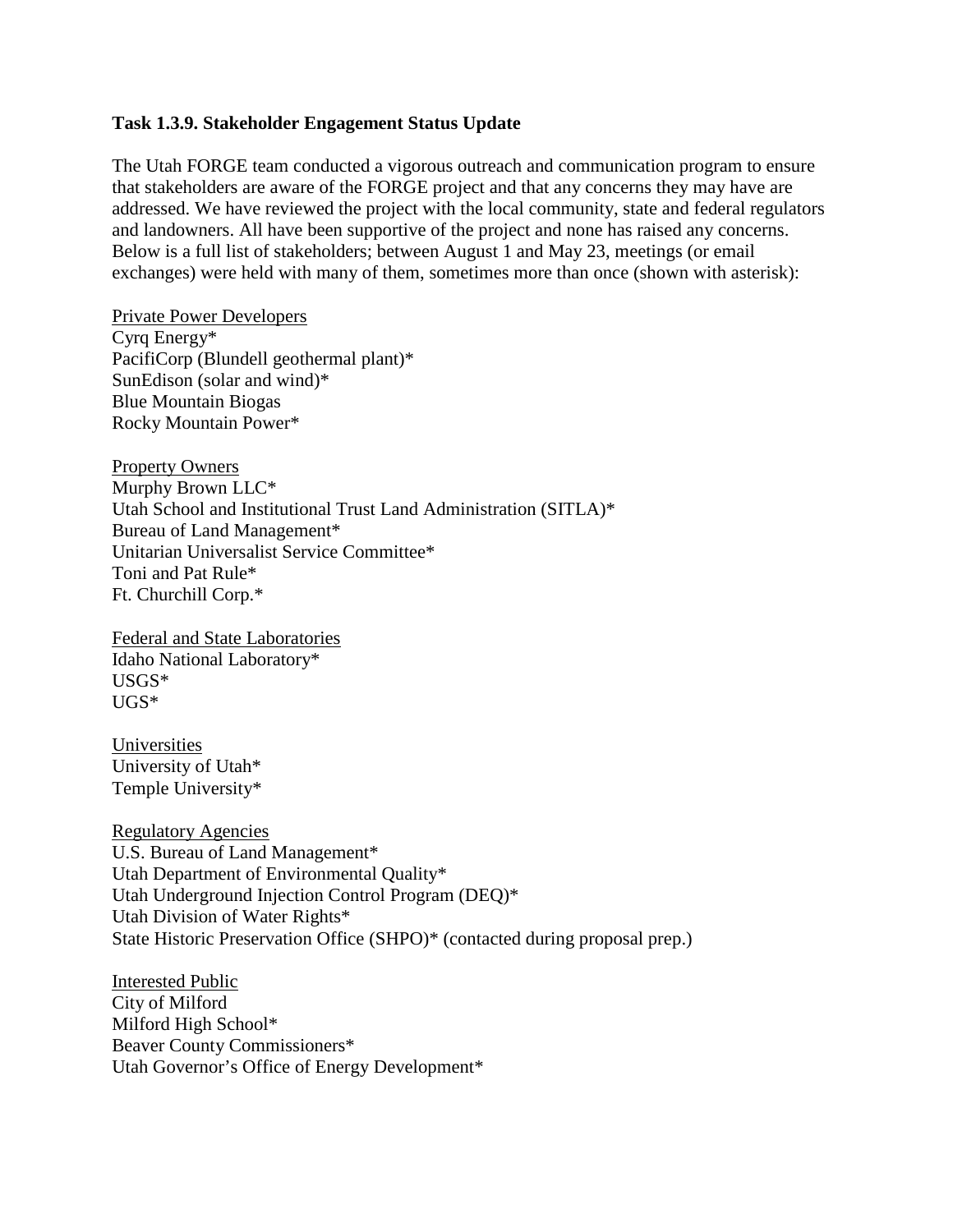Oil and Gas Industry ENI\* Casa Exploration\* Haliburton\* Schlumberger\*

# **Outreach Activities:**

## **April 27, 2015**

A press release was issued by the University of Utah announcing the Phase 1 grant awarded to EGI.

## **September 2015**

Article in September issue of UGS' "Survey Notes" on the FORGE project and the Milford, Utah site selected as one of five possibilities for the field laboratory. Written by Rick Allis.

#### **November 18 – 25, 2015**

Project contacts David Cluff, Principal of Milford High School, about setting up a seismometer on the school grounds. A strong-motion instrument will be installed in small out-building on the school property.

#### **December 3, 2015:**

Rick Allis and Stuart Simmons conducted a site visit for landowners, regulators and interested stakeholders, including the BLM, Beaver County representative, DEQ, PacifiCorp, Murphy Brown, SITLA and SunEdison. The locations of the deep drill holes, the potential access routes, and the main groundwater collection facility were visited.

#### **December 15, 2015:**

Joseph Moore gave an invited presentation at the  $6<sup>th</sup>$  Annual Program on Energy and Sustainable Development (PESD) convened by the Stanford Precourt Institute for Energy. The theme of the conference was Building Risky Energy. Joseph Moore discussed the role geothermal energy can play in today's energy mix. He discussed challenges facing conventional geothermal development and the potential of EGS. He stressed the importance of the FORGE laboratory where new techniques for EGS development could be developed and tested.

#### **January 15, 2016**

Joseph Moore met with D. Hollett, S. Hamm and L. Boyd at DOE headquarters to review our vision of the FORGE project. Meetings were also held with the BLM, who are familiar with the area because of other infrastructure development, and representatives of Senator Hatch and Representative Stewart. The BLM considered potential environmental or archeological risks posed by the project to be low.

#### **January 27, 2016:**

Joseph Moore presented an invited talk to a class in NUCLEAR ENGINEERING at the University of Utah. The presentation covered the basics of geothermal energy and the need for EGS development and a national FORGE laboratory, where new technologies can be tested.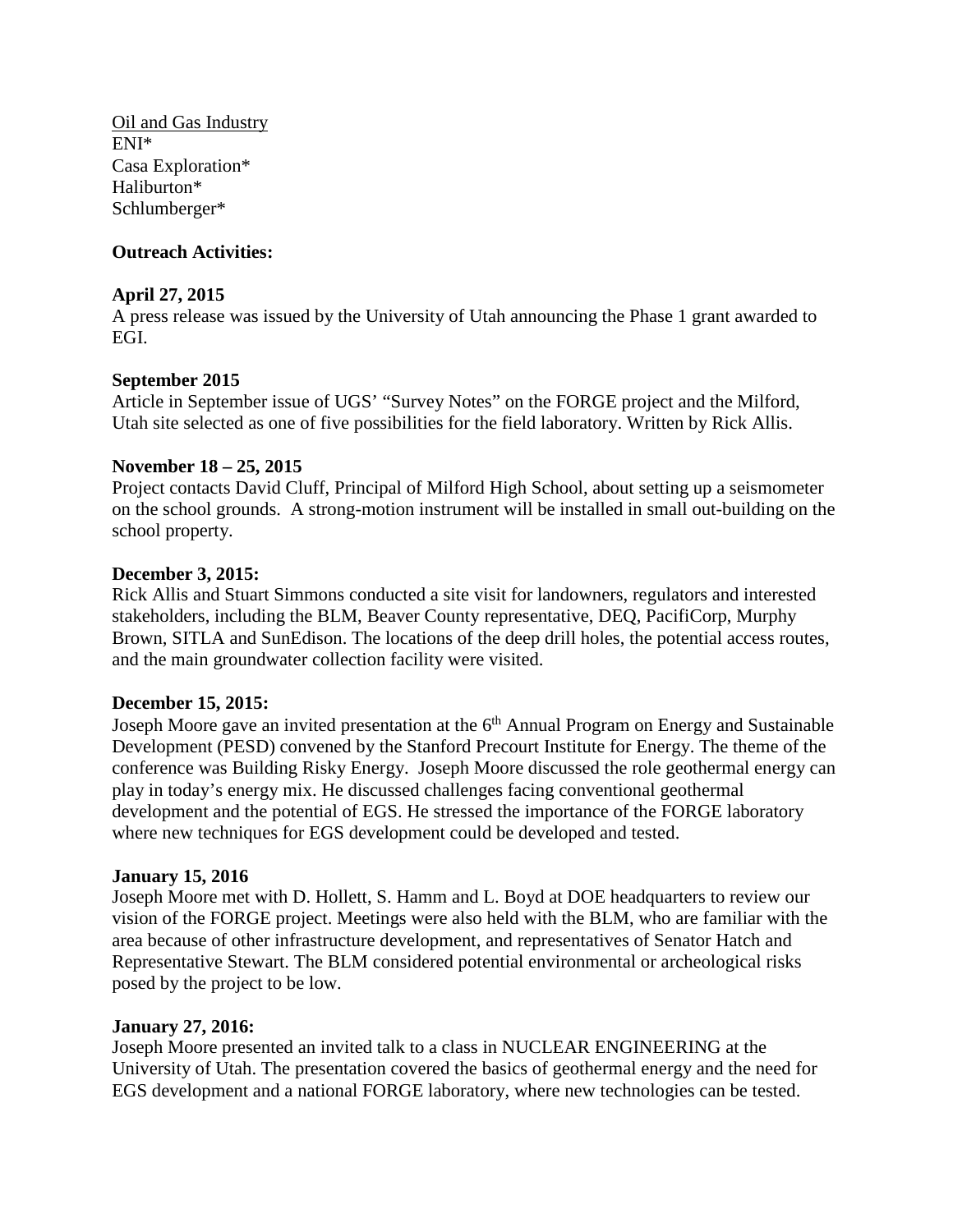## **February 8, 2016**

FORGE Utah website goes live. The website address is http://www.forgeutah.com/outreach/

# **February 2-4, 2016:**

STEM Fest (Science-Technology-Engineering-Mathematics) is a unique gathering of Utah educational and business leaders engaged in science and technology. The event offers students in 7th through 10th grades the opportunity to learn exciting and innovative career opportunities in Utah. EGI hosted a booth in conjunction with the Utah Governor's Office of Energy Development that highlighted the Utah FORGE project.

## **February 9, 2016**

Rick Allis presents FORGE summary to Natural Resources Appropriations sub-committee of the Utah Legislature.

# **February 18, 2016**

The University of Utah has signed an MOU with Southwest Petroleum University (SPU) of China to exchange information on EGS development. SPU has been working on an EGS project in granite in Korea. The graduate student working on the project will spend a year at EGI beginning in early summer

# **February 22 - 25, 2016**

Three papers on the Utah FORGE site presented at Stanford Geothermal Workshop.

# **March 3, 2016**

Facebook page published. The Facebook address is<https://www.facebook.com/forgeutah/>

# **March 4, 2016**

Email to David Cluff, Principal, offering a talk to Milford High School about Utah earthquakes and the FORGE project. Offer not followed up.

## **March, 2016**

Utah FORGE Team collaborated with Utah Office of Energy Development on a video about geothermal energy in Utah, including the FORGE project: [https://www.youtube.com/watch?v=4-](https://www.youtube.com/watch?v=4-6UgHq_Xe4) [6UgHq\\_Xe4](https://www.youtube.com/watch?v=4-6UgHq_Xe4)

## **March 23, 2016**

Joseph Moore presented an invited talk to a class in Sustainable Energy (Dept. of Geography at the University of Utah. The presentation covered the basics of geothermal energy and the need for EGS development and a national FORGE laboratory, where new technologies can be tested

## **March 30, 2016**

Rick Allis met with Utah Division of Wildlife to discuss biological clearances at FORGE site.

# **April 4, 2016**